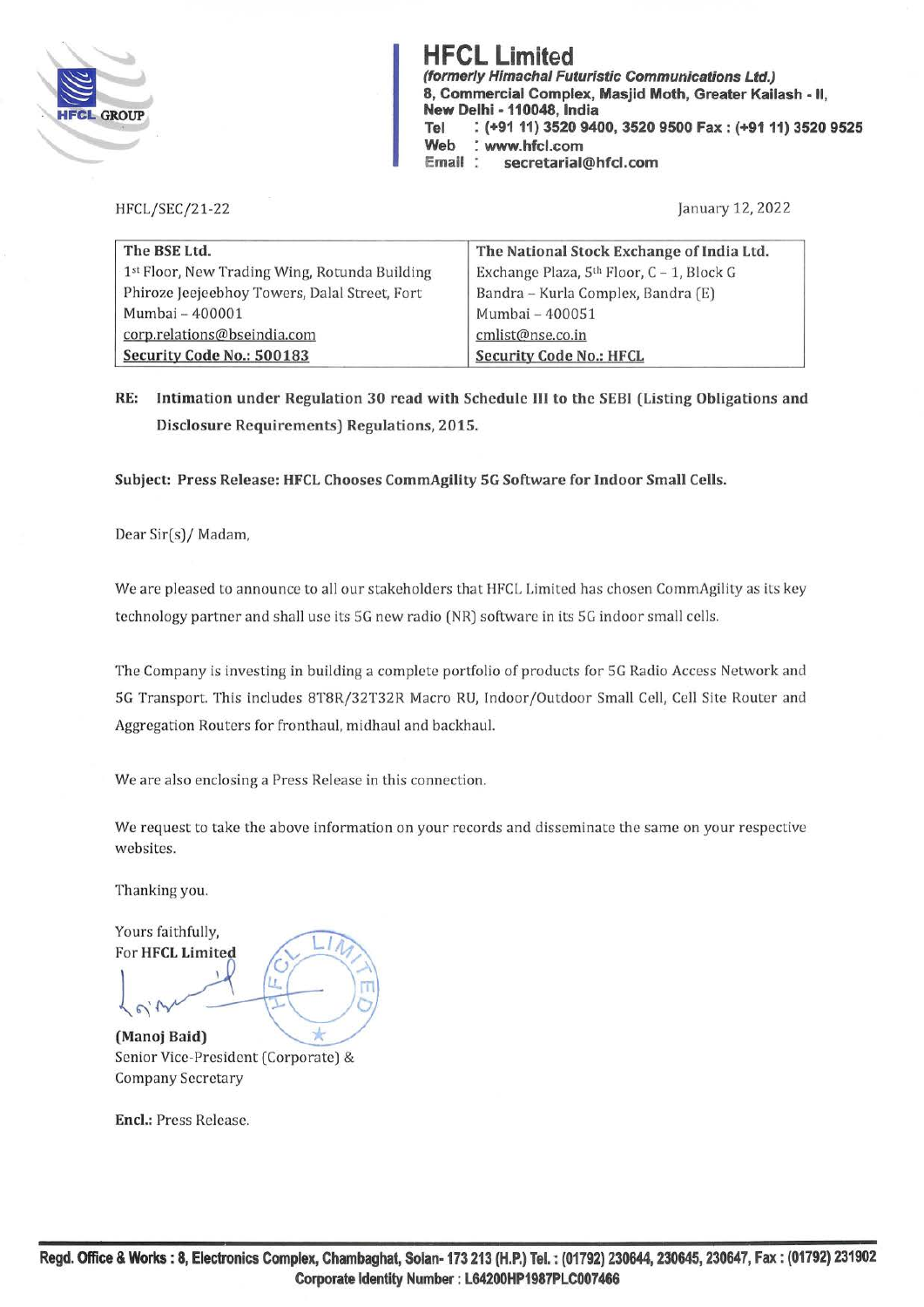



 $\lambda$  or  $\Lambda$  let

# **HFCL Chooses CommAgility SG Software for Indoor Small Cells**

**Delhi, India and Parsippany, New Jersey, USA - January 12, 2022** - HFCL Limited (NSE: HFCL & BSE:500183) and Wireless Telecom Group, Inc. (NYSE American: WTT) announced today that telecom innovator HFCL has chosen CommAgility's 5G new radio (NR) software for use in its SG indoor small cells. HFCL is using CommAgility's flexible, configurable SG NR physical layer (PHY) and Digital Front-End (DFE) software for deployment across consumer, enterprise and industry verticals. As part of CommAgility's implementation, the Company is providing support services to install its software with HFCL's baseband and RF hardware.

HFCL is investing in building a complete portfolio of products for SG Radio Access Network and SG Transport. This includes 8T8R/32T32R Macro RU, Indoor/Outdoor Small Cell, Cell Site Router and Aggregation Routers for fronthaul, midhaul and backhaul.

"CommAgility is a key technology partner for HFCL," said Mr. Mahendra Nahata, Managing Director at HFCL. "We selected CommAgility due to the flexibility, features, and performance of its PHY software, as well as its proven track record in 4G and SG applications.

CommAgility provides the L1 PHY which is a critical module of our SG Indoor Small Cell. Its indepth understanding of NXP's baseband platforms and its strong partnership with NXP are crucial to enable a highly optimized L1 PHY running on NXP's baseband platform," added Mr. Mahendra Nahata.

"We're delighted that HFCL have chosen our SG NR software - we look forward to working closely with them and supporting their innovative approach to SG infrastructure," said Edward Young, Senior Vice President and Managing Director at CommAgility. "As one of India's largest integrated telecom network providers, they have an opportunity to shape the next generation of wireless systems."

As part of its SG Radio Access Network (RAN) portfolio, HFCL is investing in building a portfolio of SG Small Cell products that include both Indoor and Outdoor as well as FRl and FR2 frequency bands. HFCL will benefit from CommAgility PHY software that supports this range of SG small cell products, allowing HFCL maximum design, development and deployment flexibility. As the 3GPP specifications evolve, HFCL will also benefit from the continuous innovation of CommAgility to evolve the PHY to meet new customer requirements. LIN  $\int$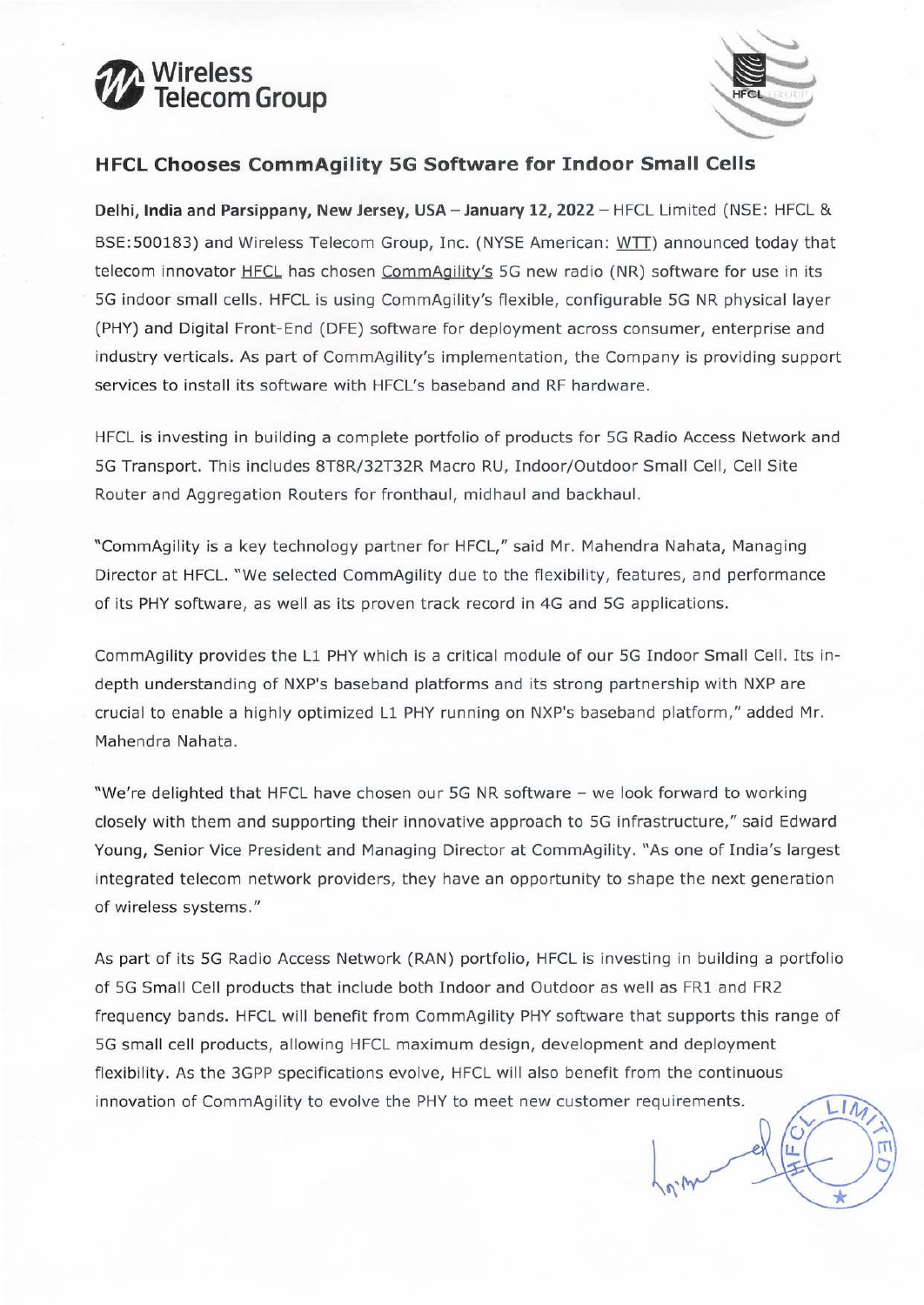CommAgility is supplying its SmallCellPHY-5G software, which provides a 5G base station, or gNodeB, implementation of the physical layer. The software is highly configurable with a modular architecture and is tailored for use with NXP Layerscape® wireless SoC devices.

 $-$  END  $-$ 

### **About HFCL**

HFCL Limited is a leading technology enterprise engaged in manufacturing of high-end Transmission and Access Equipment, Optical Fiber, Optical Fiber Cables (OFC) and is specialized in setting up modern communication network for Telecom Service Providers, Railways and Defence.

The Company has state-of-the-art Optical Fiber and Optical Fiber Cable manufacturing plants at Hyderabad, Optical Fiber Cable manufacturing plant in Goa and in its subsidiary i.e. HTL Limited at Chennai along with FRP and ARP Rod manufacturing plant in its subsidiary at Hosur.

The Company's in-house Centre for Excellence in Research located at Gurgaon & Bengaluru along with invested R&D Houses and other collaborators at different locations in India and abroad, innovate futuristic range of technology products and solutions. Some of the newly developed products through R&D are Wi-Fi Systems, Unlicensed Band Radios, Switches, Electronic Fuses, Electro optic devices, and Video Management Systems. There is a suite of products under development, which include Software Defined Radios, Routers, PON, 5G Transport and Radio products, Wi-Fi 6 access points, Point-to-multipoint Radios and Ground Surveillance Radars among others.

Visit www.hfcl.com for more information. **For further details please contact:** 

## **HFCL Limited**

Manoj Baid/ Amit Agarwal Email: manoj.baid@hfcl.com amit.agarwal@hfcl.com Contact: 011 3520 9400

### **Adfactors PR**

Poonam Saney Makhija/ Shivangi Sinha Email: poonam.saney@adfactorspr.com shivangi.sinha@adfactorspr.com

Contact: 9819004968/ 9836643500

 $11$